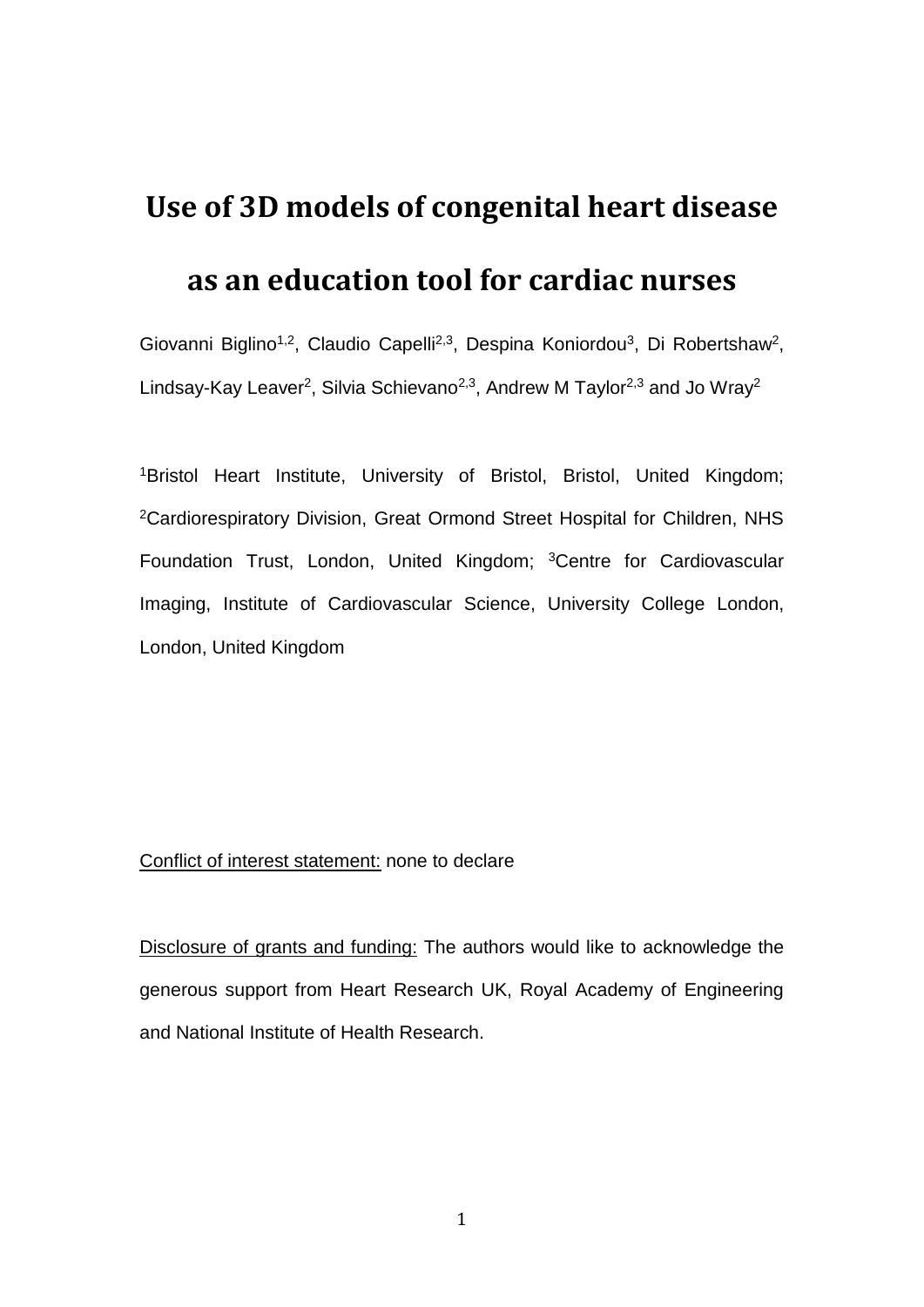### **Abstract**

#### Abstract words count: 294/300

**Background:** Nurse education and training are key to providing congenital heart disease (CHD) patients with consistent high standards of care as well as enabling career progression. One approach for improving educational experience is the use of 3D patient-specific models.

**Objectives:** To gather pilot data to assess the feasibility of using 3D models of CHD during a training course for cardiac nurses; to evaluate the potential of 3D models in this context, from the nurses' perspective; and to identify possible improvements to optimise their use for teaching.

**Design:** A cross-sectional survey.

**Setting:** A national training week for cardiac nurses.

**Participants:** One hundred cardiac nurses (of which 65 paediatric and 35 adult).

**Methods:** Nurses were shown 9 CHD models within the context of a specialised course, following a lecture on the process of making the models themselves, starting from medical imaging. Participants were asked about their general learning experience, if models were more/less informative than diagrams/drawings and lesion-specific/generic models, and their overall reaction to the models. Possible differences between adult and paediatric nurses were investigated. Written feedback was subjected to content analysis and quantitative data were analysed using non-parametric statistics

**Results:** Generally models were well liked and nurses considered them more informative than diagrams. Nurses found that 3D models helped in the appreciation of overall anatomy (86%), spatial orientation (70%), and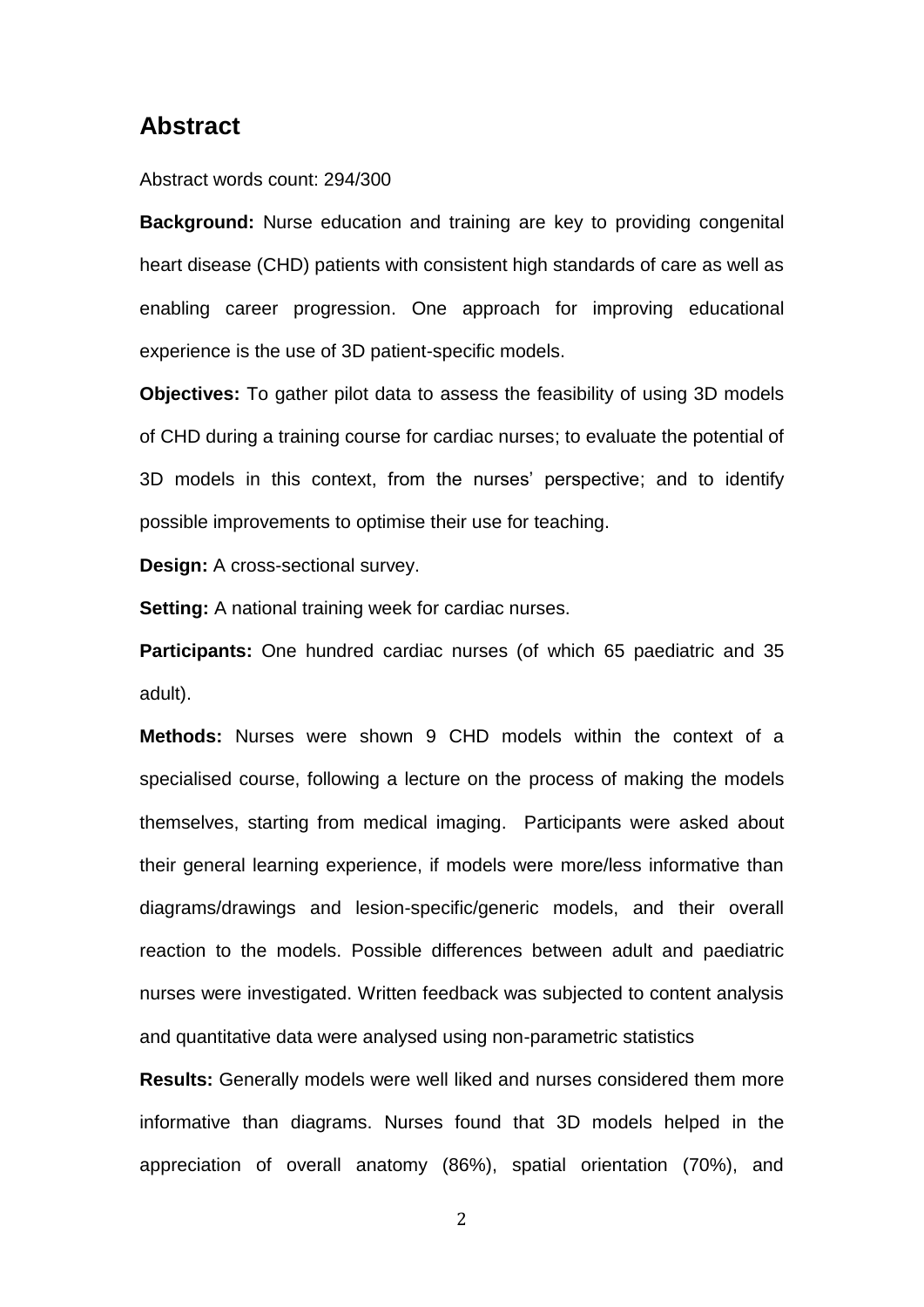anatomical complexity after treatment (66%). There was no statistically significant difference between adult and paediatric nurses' responses. Thematic analysis highlighted the need for further explanation, use of labels and use of colours to highlight the lesion of interest amongst improvements for optimising 3D models for teaching/training purposes.

**Conclusion:** 3D patient-specific models are useful tools for training adult and paediatric cardiac nurses and are particularly helpful for understanding CHD anatomy after repair.

**Key words:**

Cardiovascular nursing Congenital heart defects **Training** 3D printing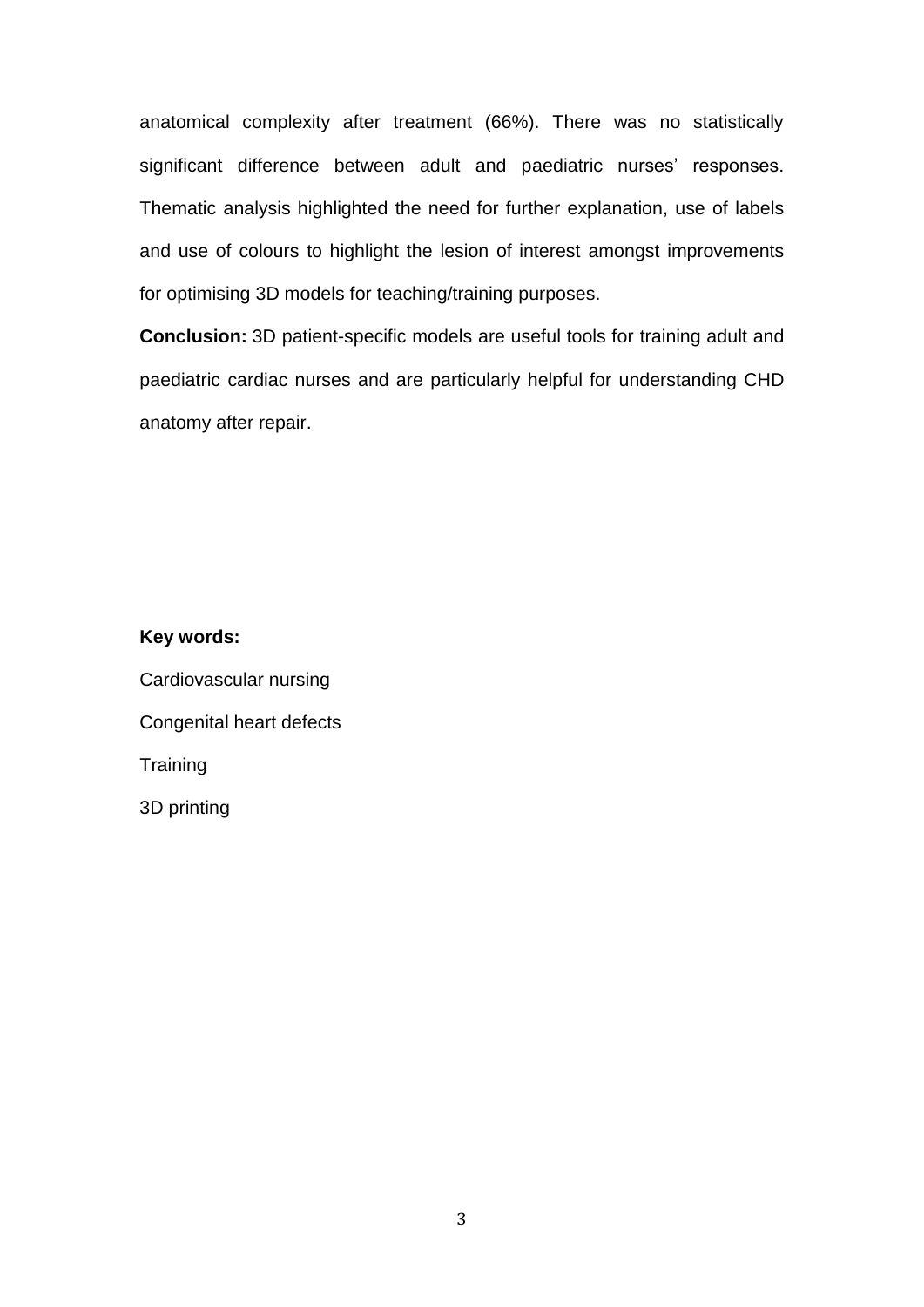## **Introduction**

Congenital heart disease (CHD) accounts for up to 9:1000 United Kingdom (UK) live births (1). Successes and advances in care, including medical and surgical interventions, have contributed to an ever-increasing population of adults now living with CHD, such that approximately 80% of children born with CHD now survive in to adulthood (1,2). It is thus important that both paediatric and adult nursing staff have the skills and knowledge to care for these patients lifelong.

Nurse education and training are key to providing CHD patients with consistently high standards of safe, quality care as well as enabling career progression (1,3,4). In the UK, attaining agreed national standards and competencies is crucial for meeting the needs of patients and nurses whilst enabling workforce and service planning for the National Health Service (1,3,4). It is recognised that an education and training programme can help nurses to attain competencies and meet standards (1,5).

Congenital cardiac care is increasingly being delivered using a network model in the UK, with the main surgical centre leading and coordinating care across the network with the aim of enabling patients to receive elements of care closer to home (1). There are a variety of standardised nursing roles across the cardiac network (1,3,4) and the education and training needs of nurses within these roles vary considerably. The role of the clinical nurse specialist (CNS) is recognised as "key […] in implementing disease management programmes" for patients with heart disease (6) and increasingly the role of the cardiac CNS is recognised as pivotal within the multidisciplinary team providing care to an increasingly complex and diverse patient group.

<sup>4</sup>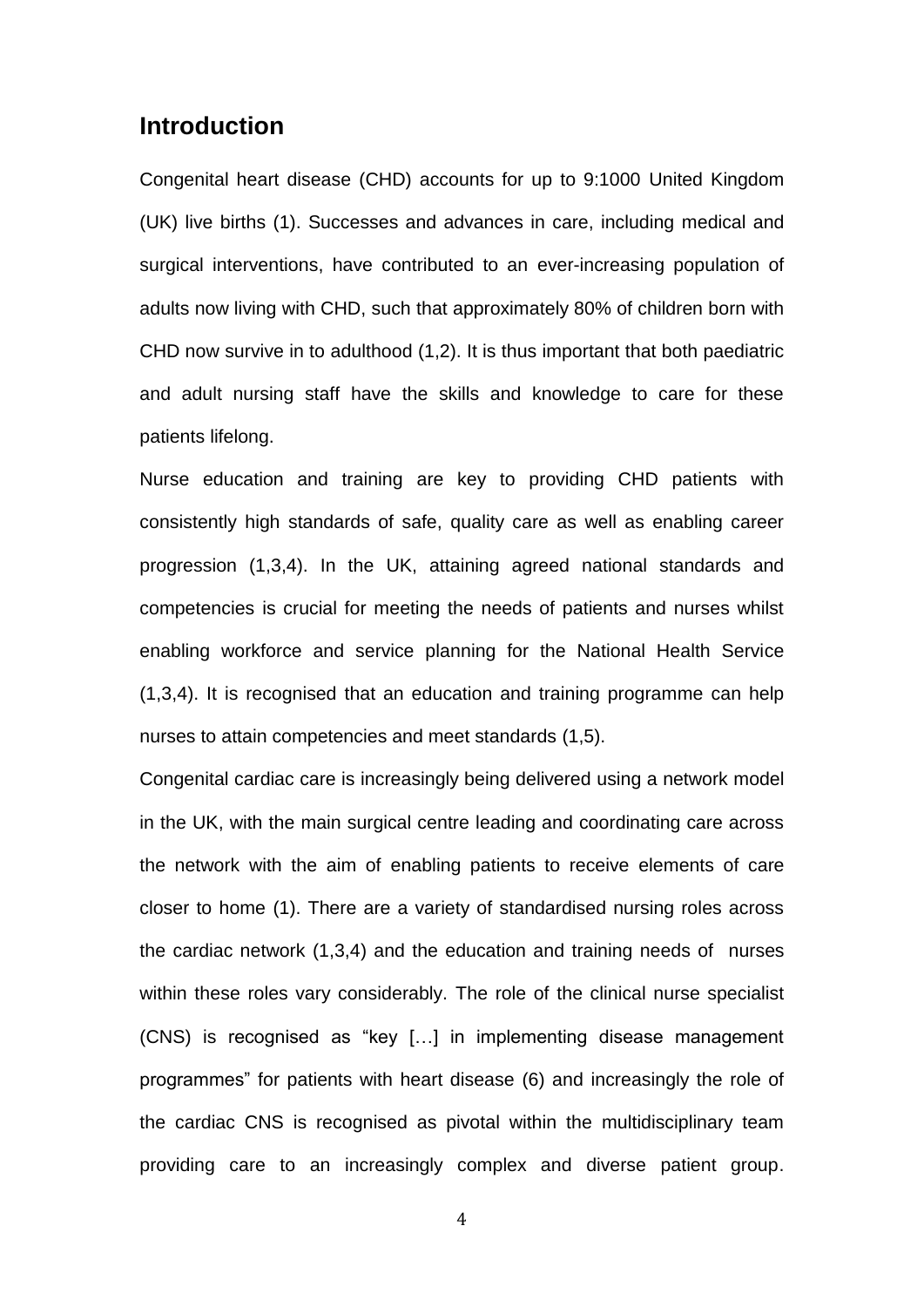Furthermore, areas such as adult congenital cardiac nursing are still evolving as the patient population grows, evidenced by the fact that the British Adult Congenital Cardiac Nursing Association (BACCNA) was founded less than 10 years ago, with the recognition that education in this speciality is becoming increasingly important (7). The range and diversity of nurses' educational and training requirements, in addition to working across organisational and geographical boundaries, means that provision of education and training needs to be flexible and responsive to the dynamic nature of network working. Education and training remain essential in areas including anatomy of congenital malformations and basic pathophysiology (7,8).

A variety of training approaches can be used, including printed materials, elearning (3,4,9), and simulation training (10), the latter including simulated scenarios, manikins with feedback mechanisms, expert instructors, video selfinstruction and potentially in-hospital scenario-based videos (11). Indeed, different media can, and should, be employed to provide optimal training. One technological innovation outside the field of cardiology that could be used as a teaching tool is 3D printing. The potential usefulness of 3D replicas has been explored in ophthalmology, particularly for optometry nurse training (12). This study focused on 3D prints of orbital dissections and discussed some of the potential advantages over plastinated specimens, such as their rapid reproduction, avoidance of ethical issues associated with viewing cadaver specimens and their suitability for different settings (e.g. office, home, laboratory or clinical setting). Quantification of the advocated usefulness of 3D models was, however, lacking. While such models could offer logistical and ethical advantages over specimens, even for other specialties such as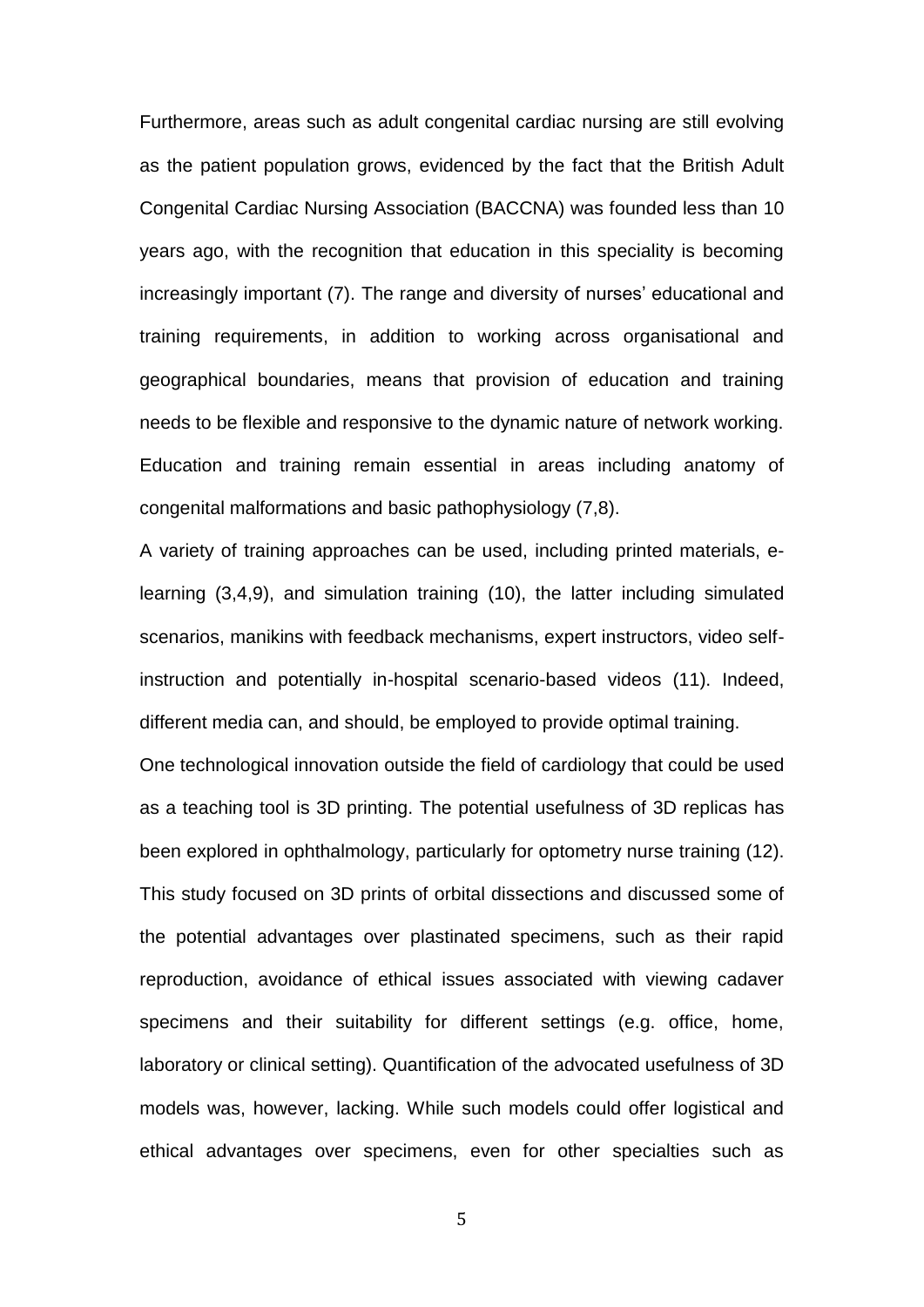cardiology, it is important to assess the trainees' response to such models and investigate further how 3D models could be incorporated in the context of formal training. In order to address these issues with respect to CHD, we conducted a study with the following aims:

- to gather pilot data to assess the feasibility of using 3D models of CHD for training cardiac nurses and incorporating them in the context of a training course;
- to evaluate the potential of 3D models in this context from the nurses' perspective, by means of a survey;
- to identify improvements, from the nurses' perspective, to optimise the use of 3D models for teaching and training.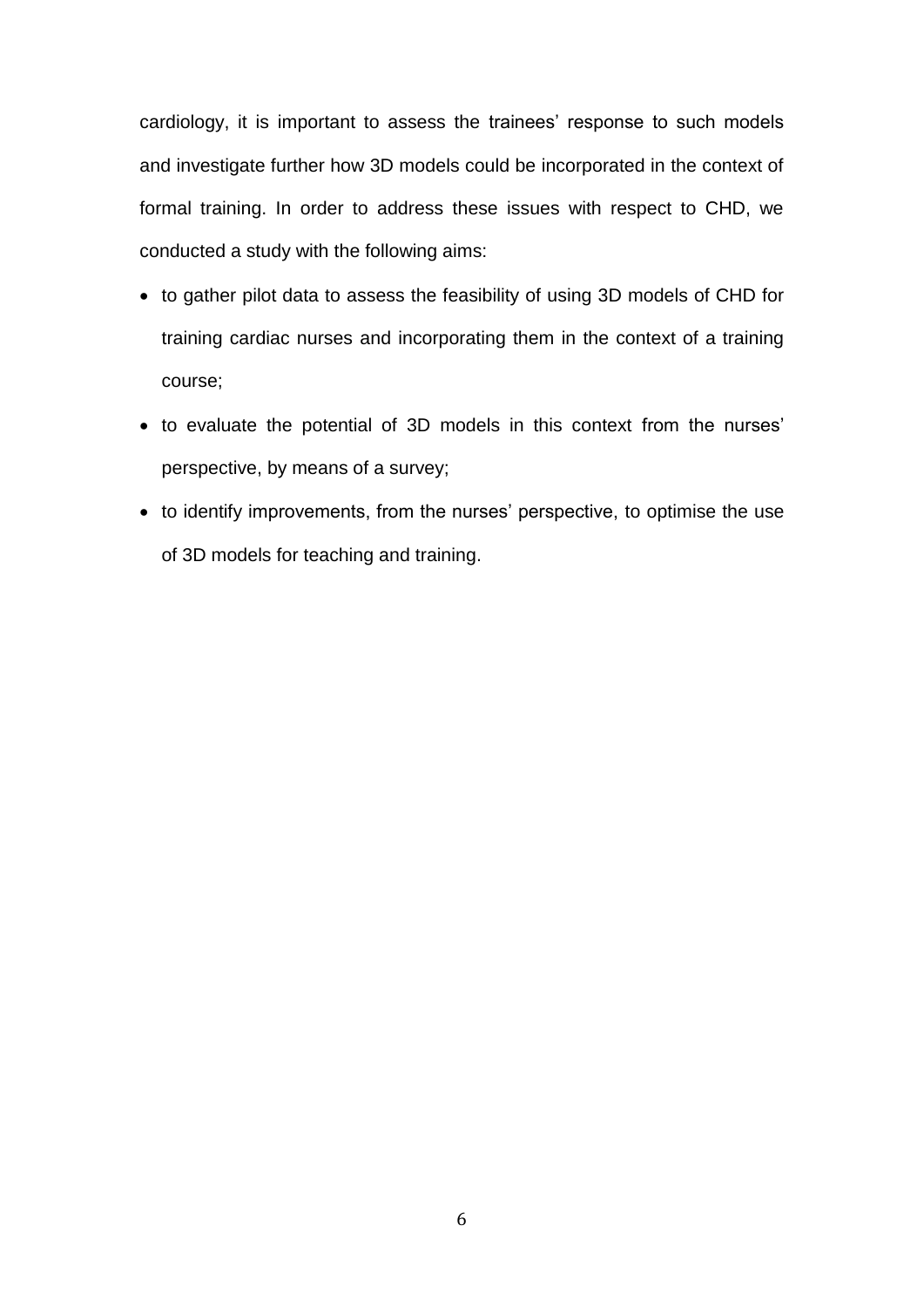## **Materials and methods**

#### **a) Participants**

Participants were 100 nurses (65 paediatric cardiac nurses and 35 adult cardiac nurses; 90% female) attending a national introductory training course about congenital heart disease during 2015. Paediatric nurses had approximately three years of prior experience in this field, thus possessing some knowledge of CHD, while the adult nurses had none or minimal prior experience.

#### **b) 3D models**

A set of 9 models was generated for the purpose of this study. Models were manufactured from anonymised patients' cardiovascular magnetic resonance imaging data, according to a procedure described in detail elsewhere (13). The use of medical images for research purposes was approved by the Local Ethics Committee and R&D Office. The models depicted the following anatomies: a healthy heart; repaired transposition of the great arteries (arterial switch operation); aortic coarctation; tetralogy of Fallot; pulmonary atresia with intact ventricular septum; and the three stages of palliated hypoplastic left heart syndrome: Stage I (Norwood), two examples of Stage II (Glenn) and Stage III (total cavopulmonary connection, TCPC).

#### **c) Format of the course and survey administration**

The models were displayed on a table outside the lecture room (Figure 1) and nurses were encouraged to access them throughout the five-day course, e.g.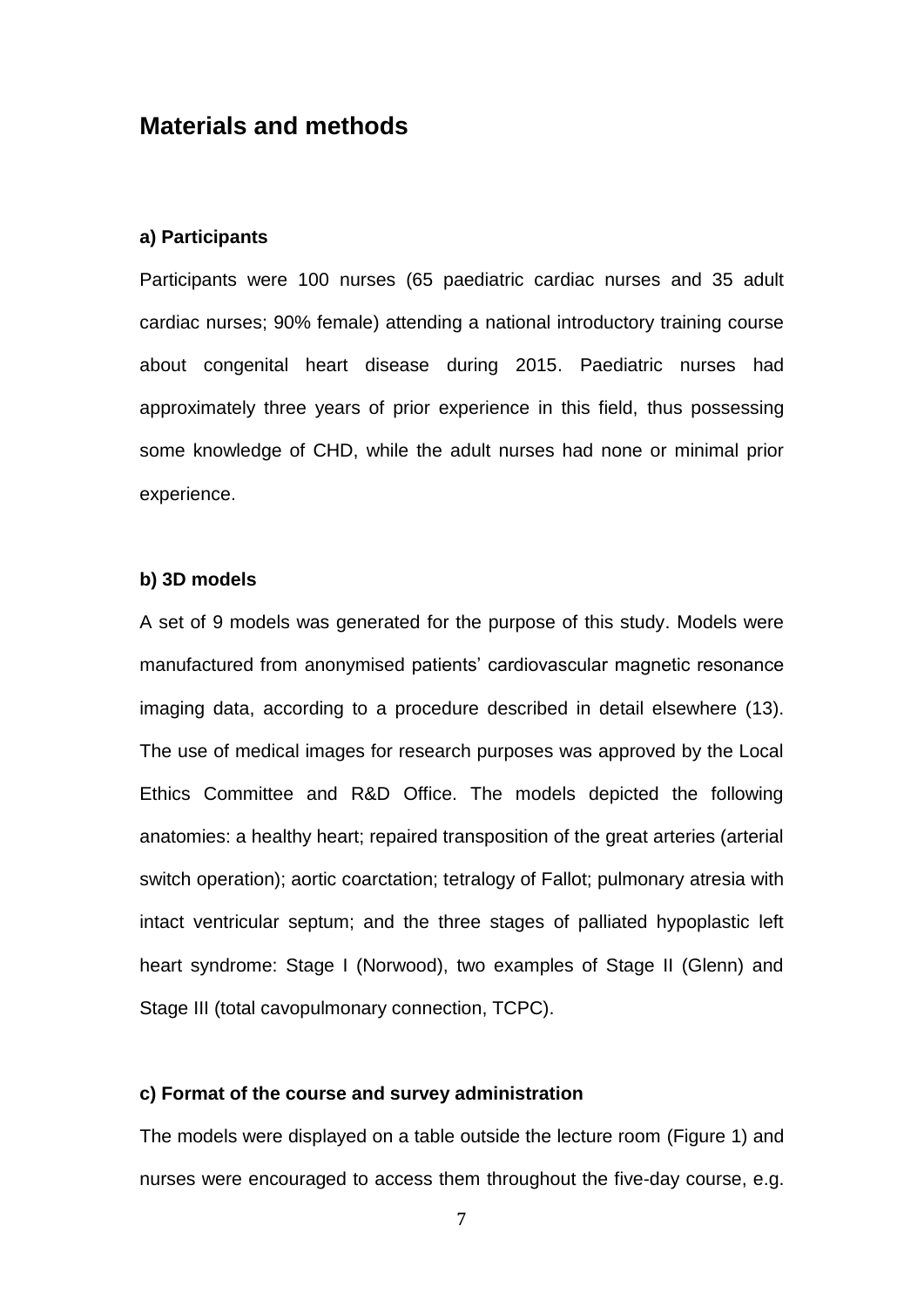during breaks and in between lectures. Each model had a label including an image of the anatomy for reference, the name of the congenital defect, as well as the age and sex of the patient from whom the model was derived. Nurses could manipulate and discuss models without a specific time being allocated. On the first day of the course, the research team gave a 15 minute presentation to participants explaining how the 3D models were manufactured, as well as the rationale for including the models during the training course. The team then addressed any questions and invited participants to have a look at the models, which were accessible for the duration of the course without any time limit.

At the end of the course participants were asked to complete a short questionnaire specifically designed for this project to elicit participant views about the 3D models. The questionnaire consisted of five questions assessing the perceived usefulness of the course for learning, as well as providing the opportunity to give any additional feedback and recommendations. The first three questions focused on the learning experience and information elements of the models and were answered on a 5-point Likert scale (1-strongly agree to 5-strongly disagree). The fourth question addressed potential attributes of the model in terms of facilitating understanding, asking nurses to indicate, by ticking if applicable, whether they agreed with a series of statements (e.g. 3D patient-specific models helped me to appreciate anatomical complexity of repaired congenital heart disease) and the final question asked participants to rate all 9 models on a 7-point Likert- scale from  $1 =$  "not useful at all" to  $7 =$ "extremely useful". Finally, an option was given to leave additional feedback.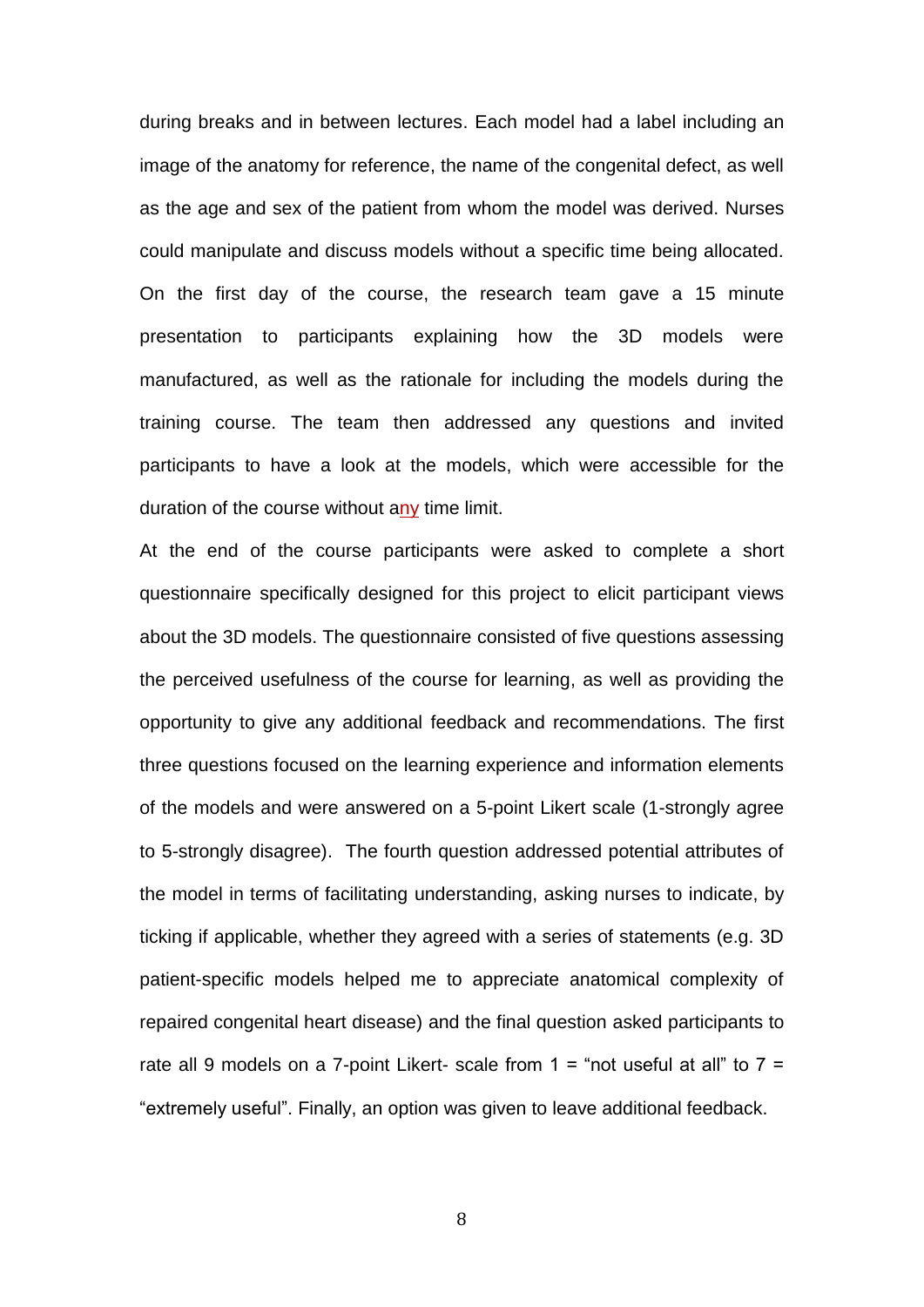#### **d) Statistical analysis**

Data for the total group were analysed using non-parametric descriptive statistics and responses of paediatric and adult nurses were compared using the Wilcoxon rank sum test and Chi squared test, for ordinal and dichotomous variables respectively. Qualitative comments in the optional feedback section were subjected to content analysis, whereby themes were identified and the frequency of occurrence of the themes determined.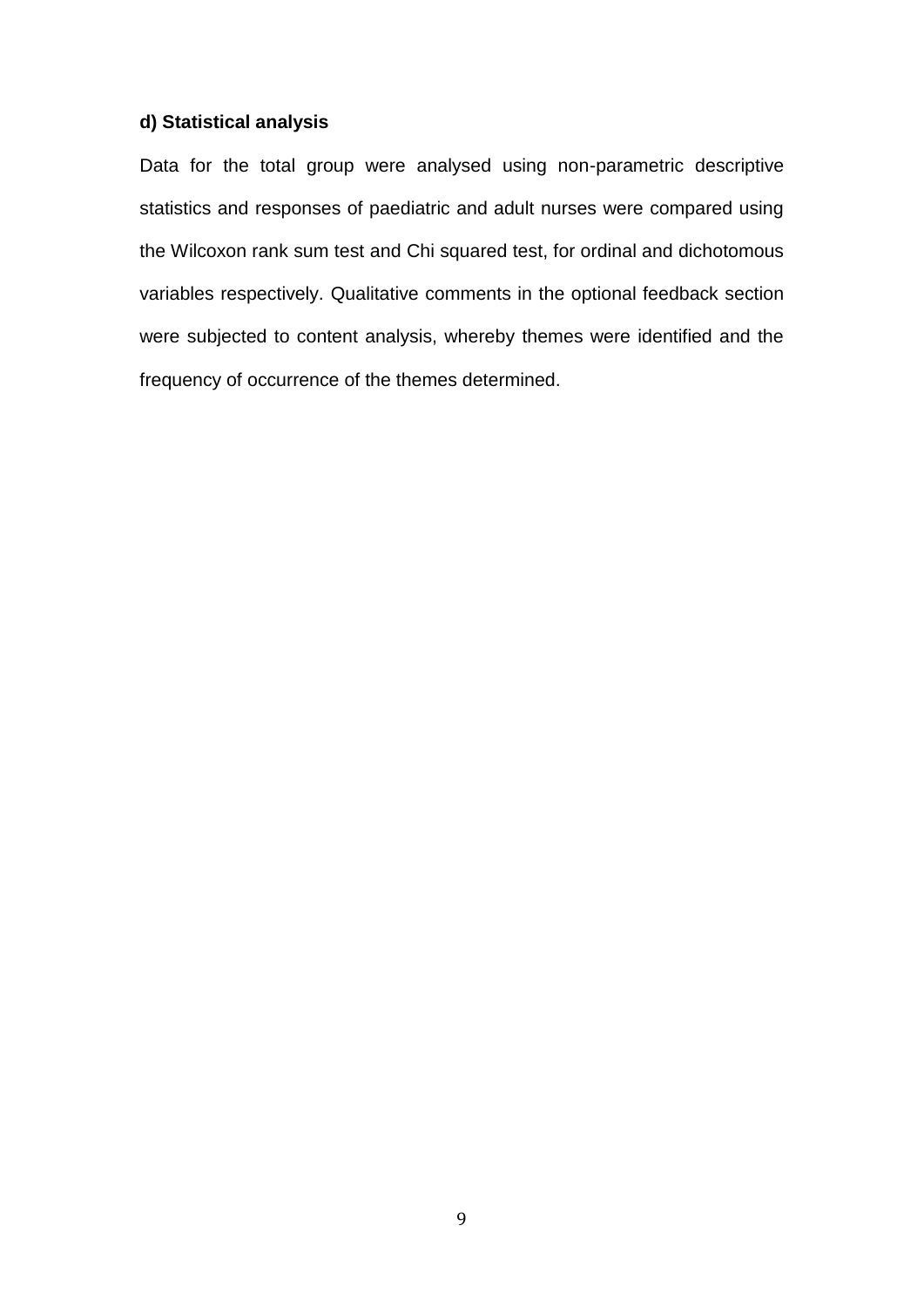### **Results**

Results indicated that participants found the 3D models useful, with 60% agreeing or strongly agreeing that the models improved their learning experience and 74% agreeing or strongly agreeing that the models provided more information than diagrams. Conversely, a non-negligible 19% of participants reported that the patient-specific models did not provide more information than generic/idealised 3D models. These findings are summarised in Figure 2.

Rating models' usefulness on a scale from 1  $($  = "not useful at all") to 7 ("extremely useful"), nurses indicated that models were useful, with an average rating of 5.1 out of 7, and no significant difference between models of different defects (see Figure 3).

When asked to identify the most relevant uses for the models, participants indicated that the models helped them to appreciate and understand the overall anatomy (86%), spatial orientation (70%), and anatomical complexity after treatment (66%). Furthermore, 43% thought that models could provide information and insight, which would help them to understand the treatment of patients with CHD. Only 6% of participants felt that models were not helpful in the context of the course, and 17% thought they were somewhat confusing. In comparing responses between adult and paediatric nurses, no statistically significant differences were observed. It is worth noting that although not reaching statistical significance, all participants who indicated that models were not helpful in the context of the course were paediatric nurses (0% adult vs. 9% paediatric, chi<sup>2</sup> = 2.9, p = 0.09), whilst a larger proportion of adult nurses felt models helped them to appreciate complexity in the anatomical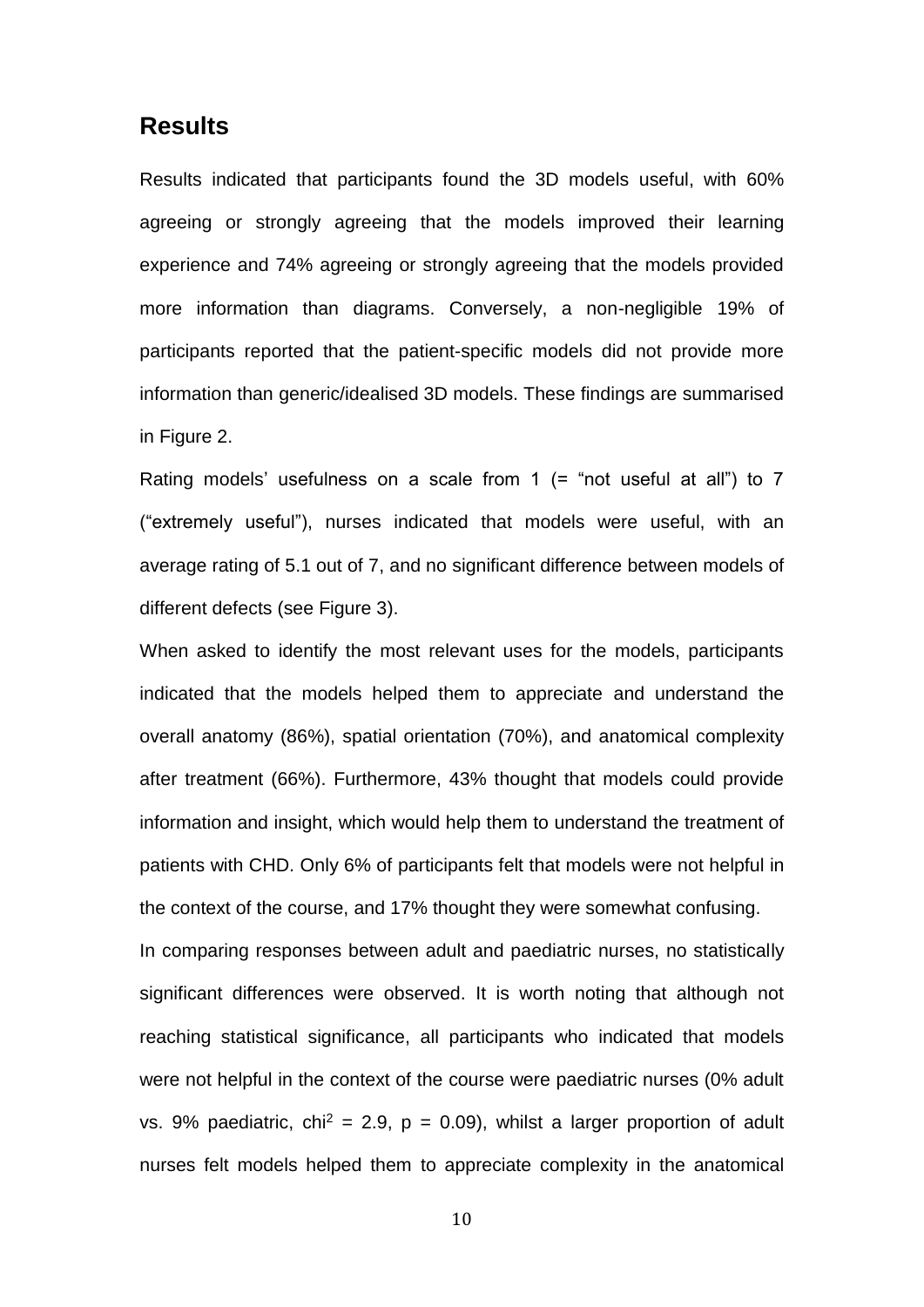arrangement after repair (79% adult vs. 60% paediatric, chi<sup>2</sup> = 3.0, p = 0.08) and to appreciate treatment for CHD patients (55% adult vs. 36% paediatric,  $chi^2 = 2.9$ ,  $p = 0.09$ ).

Thirty-six of the 100 participants, 20 (55%) of whom were paediatric nurses, provided additional qualitative feedback. Comments were grouped into 5 main themes:

- 1. *Information on models*: comments related to the need for further explanation for the models (n=7); the information presented being somewhat confusing (n=4); and a need for more labels (n=6). One adult nurse commented: "Some of the features were difficult to identify. If some were labelled in small writing it would have been more beneficial to understand". A paediatric nurse reported that they "need the models explained".
- 2. *Appearance of the models*: Several participants (n=6) suggested that colours would be helpful ("lack of colour made it difficult to make out structure") and two nurses commented that transparent materials would make it easier to understand the anatomy. Of the 10 nurses who disagreed that the models improved their learning, half commented that use of colours or transparent materials would improve the models.
- 3. *Model shape:* three participants mentioned the size of the models, suggesting that a larger model would have been easier to understand, and two nurses commented that it would have been helpful to have a model of the whole heart as well as the particular lesion: "It would be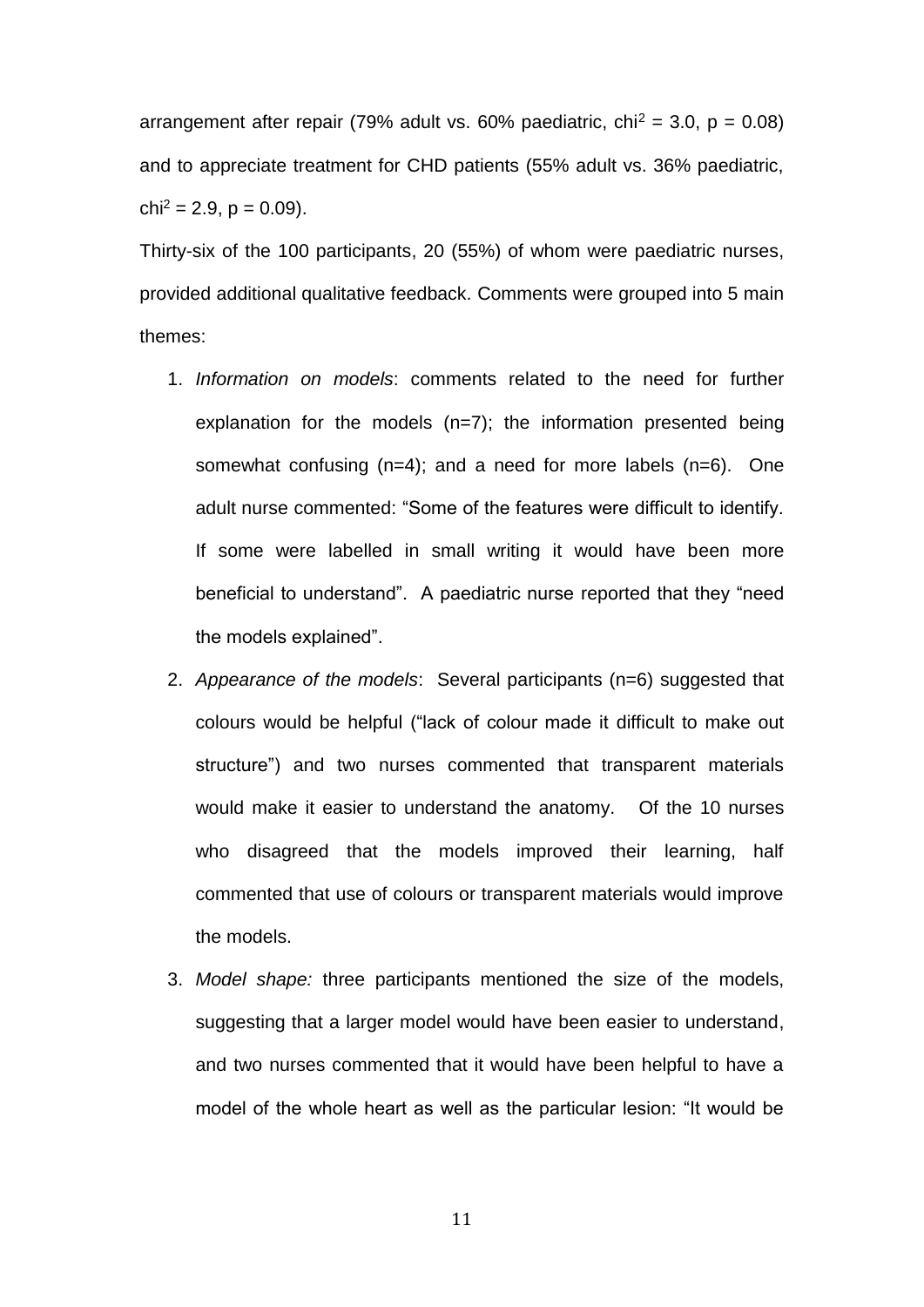better to see the whole heart not just the anomalous part to put it into context"..

- 4. *Being able to see inside:* Eight of the nine nurses who commented on the value of being able to see inside the model heart explicitly suggested opening up the models to observe intra-cardiac structures: "I feel that it would be beneficial to open up the heart to look at the internal structures".
- 5. *Usefulness in teaching and explaining defects:* Eleven participants provided comments emphasising the usefulness of the models as training tools for better explaining CHD to different audiences, including: parents  $(n=5)$ ; patients  $(n=2)$ ; or clinical peers  $(n=2)$ . As one participant commented: "Fantastic contribution to informing patient of their clinical condition. Valuable tool to enhance patient and family knowledge base". Nurses commented on their possible utility both in clinics and on the wards, "to teach staff and families about the specific conditions".

Overall paediatric and adult nurses made similar comments about the models, although adult nurses provided more feedback about the appearance of the models and the benefit of being able to see inside. The comments indicated that whilst for some nurses the models were not perceived as useful for learning about CHD, others viewed them very positively: "Looking forward to see what the 3D printing will bring in the future. The 3D models gave us a more precise image of different heart defects and this led to a better understanding of anatomical complexity of defects and surgical repairs. Amazing!!!"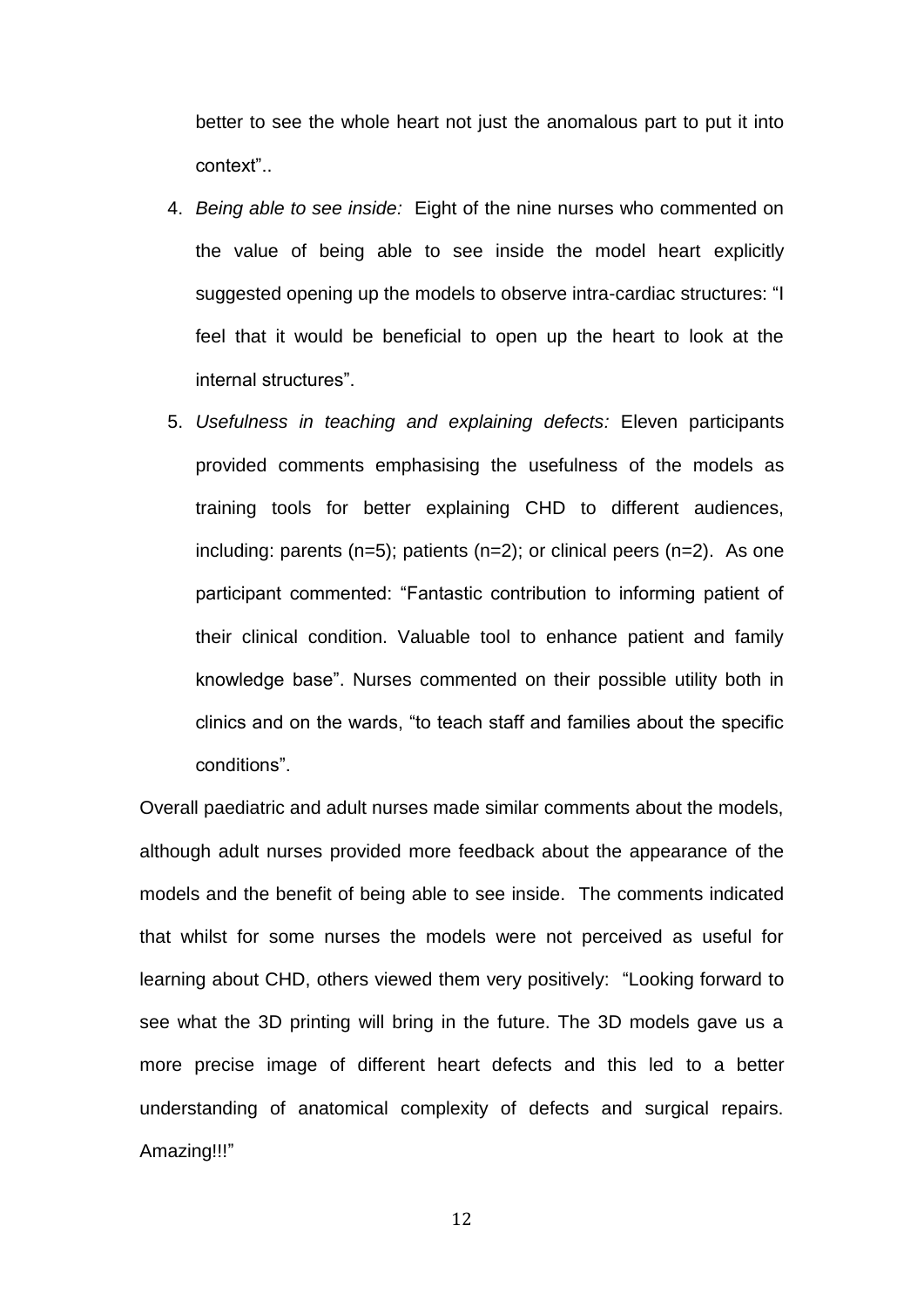## **Discussion**

Three-dimensional (3D) models depicting patient-specific anatomical features constructed from medical imaging, in particular cardiovascular magnetic resonance imaging, is a potentially valuable training tool in the context of nursing paediatric and adult patients with CHD. Such 3D models can increase understanding of 3D orientation, which may in turn improve the study of cardiac morphology. This is particularly the case when the anatomical arrangement is unusually complex, as is often the case in CHD. 3D models have potential advantages compared with *ex vivo* specimens such as ease of manufacture, relatively low cost (varying on the volume of the part and the material with which it is printed), ease of preservation, and the possibility of providing each student with a whole set of CHD models (with multiple cases for each defect) . In the cardiovascular arena a recent study attempted a simulation-based educational approach for one simple CHD condition (ventricular septal defect) for 29 pre-medical and medical students, and all students reported improvements in knowledge acquisition, knowledge reporting and conceptualisation of the defect itself (14).

Our study demonstrated the feasibility of using 3D models during a nurses' cardiology course to address the need for more interactive and novel tools in nurse clinical training. Furthermore, in this study paediatric and adult nurses' responses to the 3D models' usefulness for teaching purposes were elicited, indicating a generally positive perception of the models, whilst at the same time highlighting areas for improvement. Specifically, some of the participants thought that additional explanations would have been beneficial and a number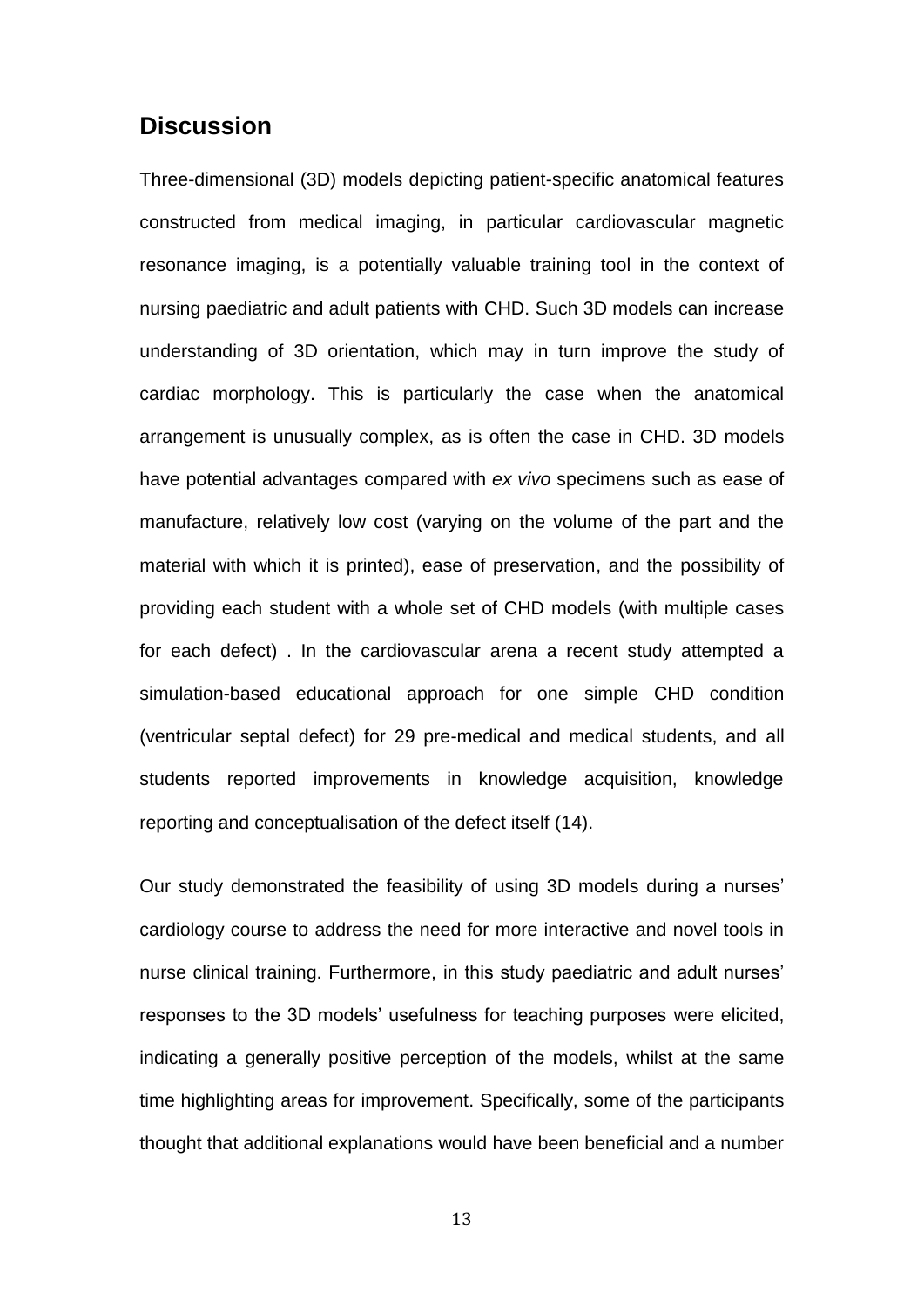of suggestions were made, such as having more teaching about the models, providing the opportunity for participants to spend more time with the models, and for a professional with knowledge of 3D models to be available for further questions or explanations while the nurses were looking at and manipulating the models. Other suggested improvements included printing models in different colours as well as providing models that can be opened, in order to appreciate inner structures. The latter may by particularly helpful for conditions which require an understanding of intra-cardiac defects or valve defects.

We were interested in exploring whether there were any differences between paediatric and adult cardiac nurses, as they undergo different pre-registration training and have different post-registration clinical experience. There were no significant differences in the responses between the two groups of nurses but there was a trend for the adult nurses to be more positive about the benefits of the models and they offered more suggestions about how the appearance of the models could be improved.

There are some limitations that should be considered when interpreting the results. First, although all of the nurses attended the lecture about the models and all completed the questionnaire, we did not record how much time they spent looking at the models. It was clear from the feedback that some participants felt that they had had insufficient time to look at the models and the lecture slot itself was short, thus limiting the amount of information that could be given to the nurses about the models. Second, we did not assess nurses' prior knowledge or specifically ask them about other courses they had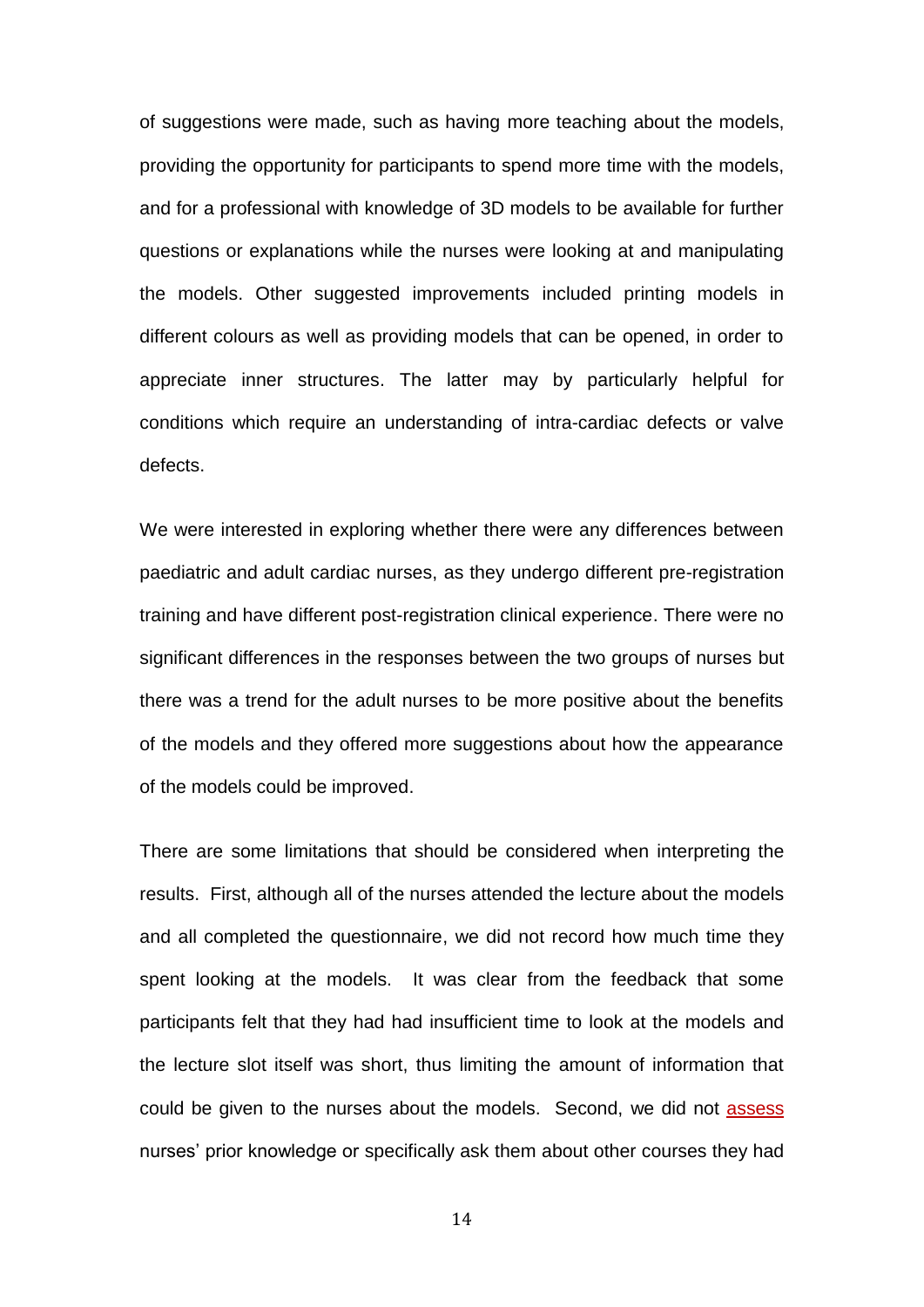attended about CHD and any previous experience of 3D models. Third, we did not objectively assess the impact of the models on learning and knowledge acquisition. Finally, in order to increase the response rate of the survey we minimized the time required to complete it but in doing so we reduced our opportunity to understand in more detail how and why the models were helpful or not. Although all participants could provide feedback, only one third chose to do so. Whilst it is recognised that respondents are less likely to complete a general open question than a closed one (15), these responses were nevertheless very valuable in highlighting specific model features and suggestions for improvement.

In a recent systematic review of randomised controlled trials of e-learning compared with traditional methods of learning, no differences were found in terms of nurses' knowledge, skills or satisfaction (16) although the authors highlighted that e-learning "offers an alternative method of education". They also identified the lack of high quality research comparing different methods of providing education. Use of 3D models in health education is in its infancy and it will be important to assess the impact of the models on knowledge and skills acquisition as well as satisfaction. Whilst comparisons with other forms of learning might be the next step in the research process, we would argue that 3D models are already a valuable addition to the educational toolkit, with a number of potential advantages over other forms of learning whilst also recognising that they are not a replacement for other forms of learning.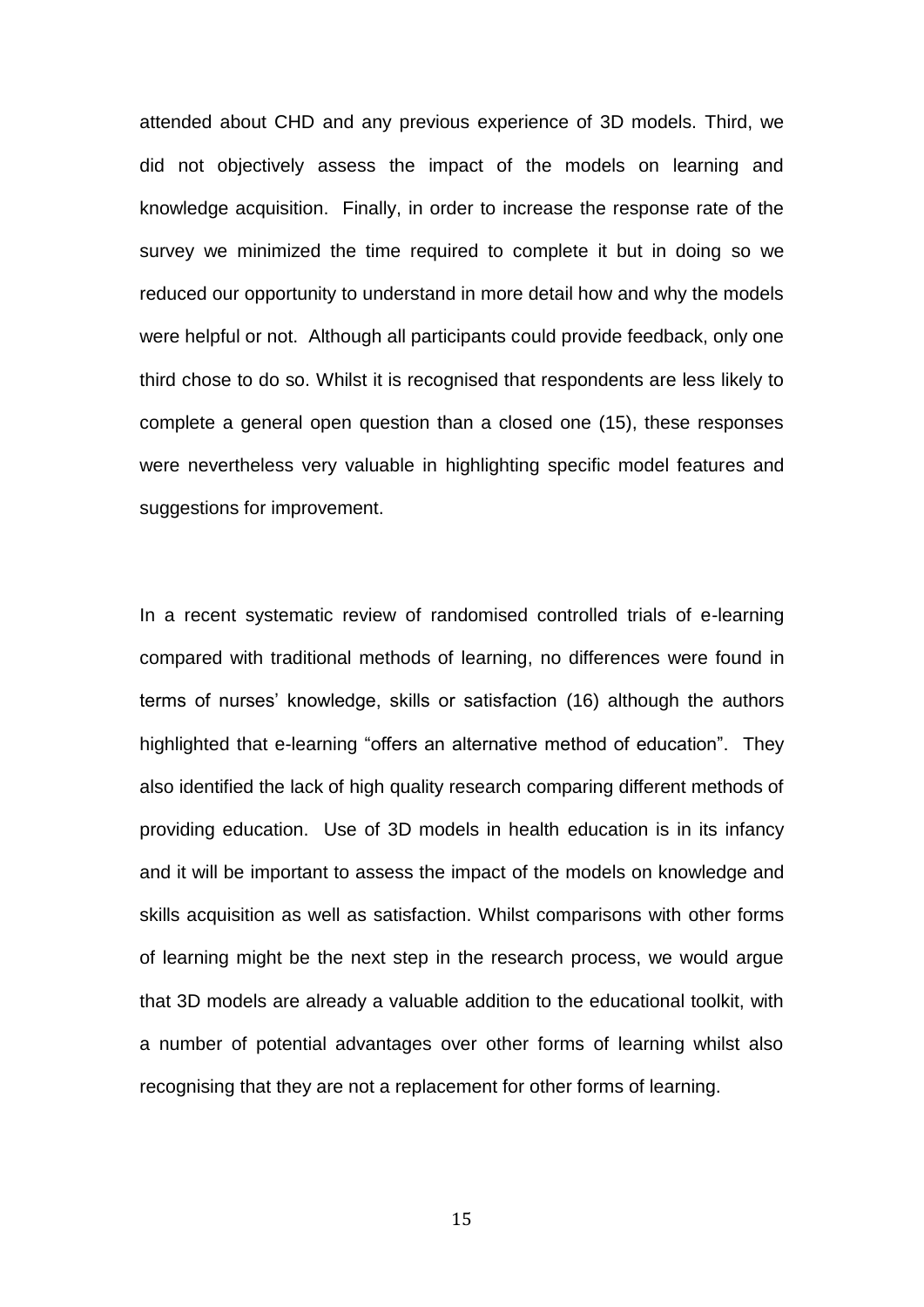A final caveat concerns ethical and financial considerations associated with 3D printing. Our results indicate that the models were valued as an educational resource by a large group of nurses, in particular with regard to understanding the anatomical arrangement of CHDs, which is known to be extremely complex in some cases. Whilst it was suggested that students would benefit from a model pre and post treatment, ideally for the same anatomy, it should be noted that the possibility of manufacturing 3D models depends on availability of suitable imaging data for a specific case (typically cardiovascular magnetic resonance imaging or computed tomography). For ethical and resource reasons, imaging is only undertaken where there is a clinical need and as such availability of a certain model depends on the clinical indication for imaging.

## **Conclusion**

Patient-specific 3D models of CHD, manufactured by means of 3D printing technology, can be useful in training both adult and paediatric cardiac nurses in cardiac anatomy, particularly more complex lesions. A range of models for the same congenital heart defect can help to demonstrate patient-specific diversity for that individual lesion.

## **Conflict of interest statement**

None to declare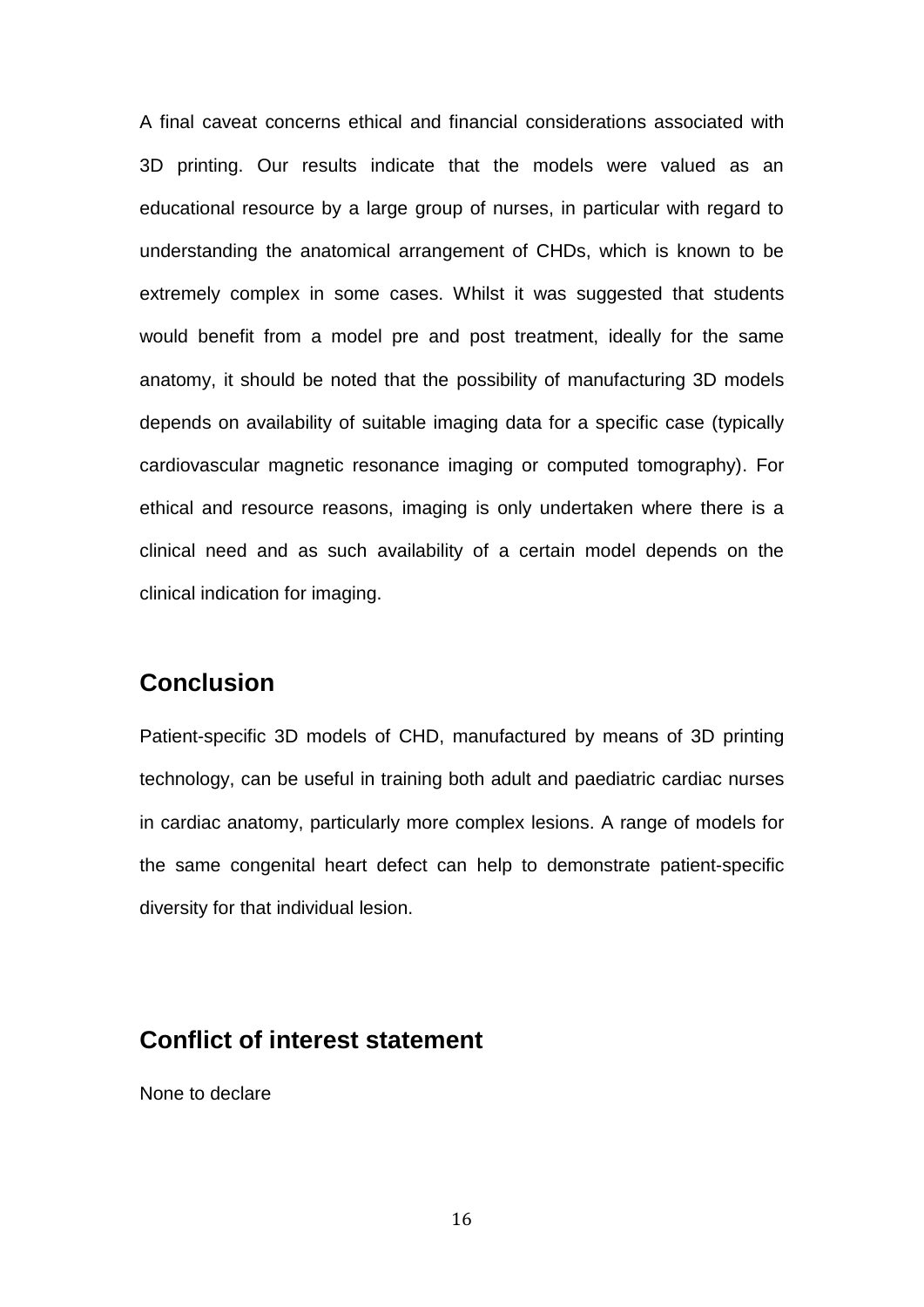## **Authors' contributions**

GB: concept/design of the study, data analysis/interpretation, statistics and drafting the article; CC: data collection and critical revision of the article; DK data collection and data analysis/interpretation; DR: facilitating the study and data interpretation; LKL: critical revision of article; SS: critical revision of article; AMT: critical revision and approval of article; JW: concept/design of the study, Critical revision and approval of article.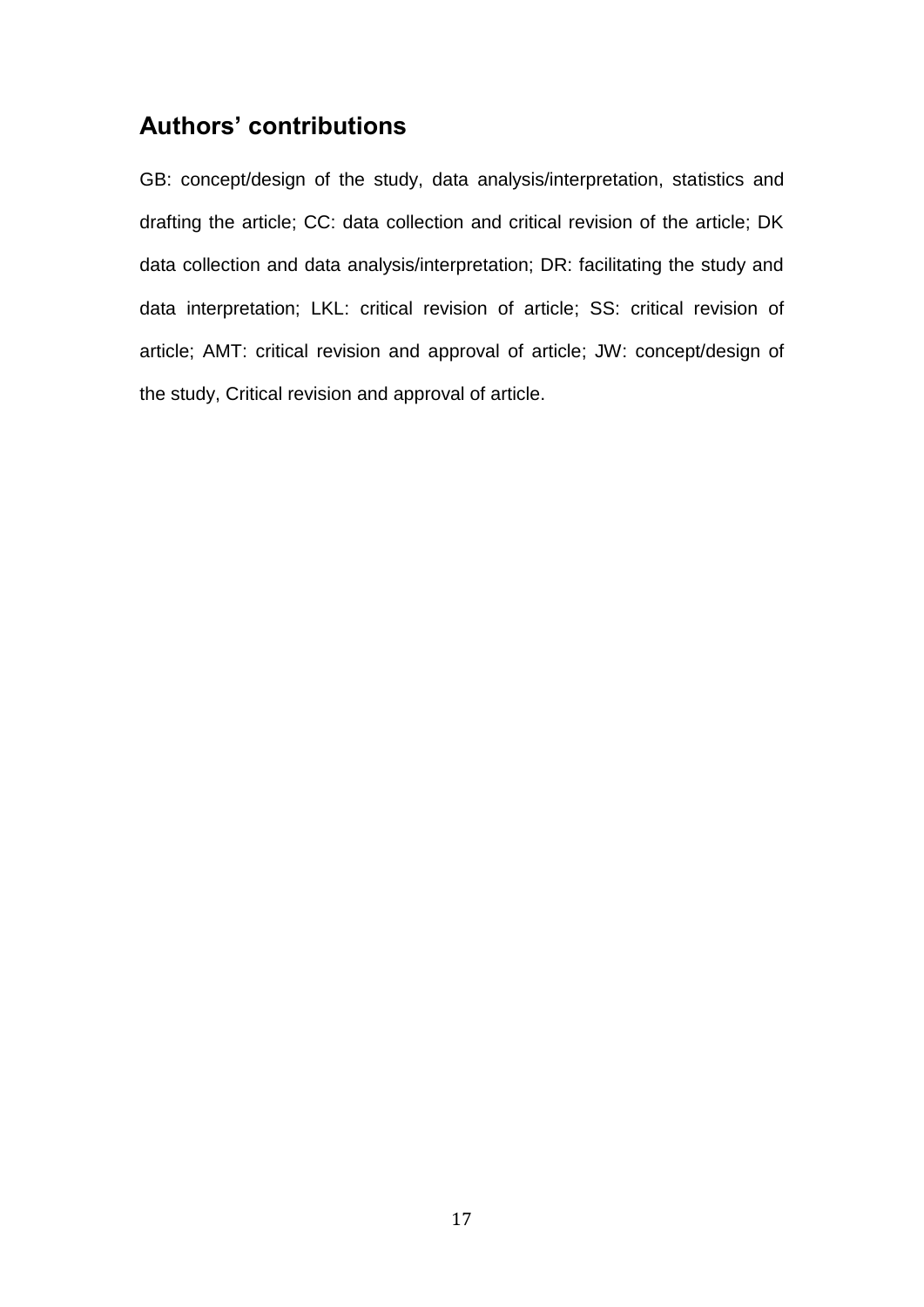## **References**

- 1. NHS England. New Congenital Heart disease review: Final Report. NHS England 23rd July 2015 at: [http://www.england.nhs.uk/wp](http://www.england.nhs.uk/wp-content/uploads/2015/07/Item-4-CHD-Report.pdf11)[content/uploads/2015/07/Item-4-CHD-Report.pdf11](http://www.england.nhs.uk/wp-content/uploads/2015/07/Item-4-CHD-Report.pdf11) [last accessed 25th September 2015]
- 2. DeFaria Yeh D, King ME. Congenital heart disease in the adult: what should the adult cardiologist know? *Curr Cardiol Rep* 2015;17:25
- 3. Royal College of Nursing. 2014 Children and young people's cardiac nursing: RCN guidance on roles, career pathways and competence development. at:

[http://www.rcn.org.uk/\\_\\_data/assets/pdf\\_file/0010/594658/004\\_121\\_web.p](http://www.rcn.org.uk/__data/assets/pdf_file/0010/594658/004_121_web.pdf) [df](http://www.rcn.org.uk/__data/assets/pdf_file/0010/594658/004_121_web.pdf) [last accessed 25th September 2015]

- 4. Royal College of Nursing. 2015. Adult congenital heart disease nursing: RCN guidance on roles, career pathways and competence development. at: [http://www.rcn.org.uk/\\_\\_data/assets/pdf\\_file/0009/626877/004522.pdf](http://www.rcn.org.uk/__data/assets/pdf_file/0009/626877/004522.pdf) [last accessed 25<sup>th</sup> September 2015]
- 5. Stokes HC. Education and training towards competency for cardiac rehabilitation nurses in the United Kingdom. J Clin Nurs 2000;9:411–419
- 6. Pattenden J, Ismail H. [Setting up clinical nurse specialist services: what](http://www.magonlinelibrary.com/doi/10.12968/bjca.2012.7.4.184)  [does our research tell us?](http://www.magonlinelibrary.com/doi/10.12968/bjca.2012.7.4.184) *BJCN* 2012;7:194-186
- 7. Vernon S. British Adult Congenital Cardiac Nurses Association (BACCNA): EuroGUCH 2015. *BJCN* 2015;10:512-14
- 8. Vernon S, Finch M, Lyon J. Adult congenital heart disease: the nurse specialist's role. *BJCN* 2011;6:88-91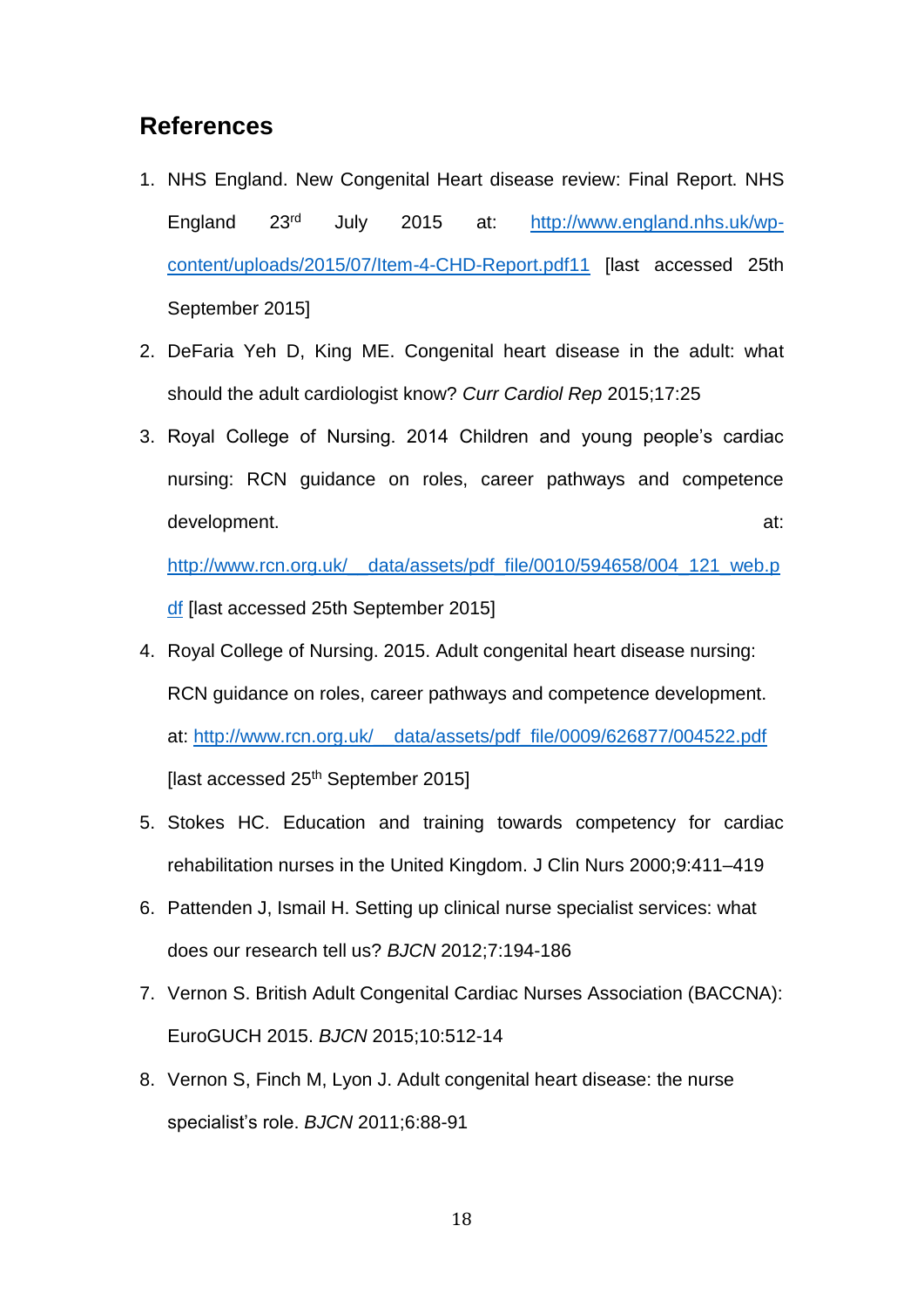- 9. Ruiz JG, Mintzer MJ, Leipzig RM. The impact of e-learning in medical education. *Acad Med* 2006;81:207-212
- 10.Alinier G, Hunt B, Gordon R, Harwood C. Effectiveness of intermediatefidelity simulation training technology in undergraduate nursing education. *J Adv Nurs* 2006;54:359–369
- 11.Hamilton R. Nurses' knowledge and skill retention following cardiopulmonary resuscitation training: a review of the literature. *J Adv Nurs* 2005;51:288–297
- 12.Adams JW, Pacton L, Dawes K, Burlak K, Quayle M, McMenamin PG. 3D printed reproductions of orbital dissections: a novel mode of visualising anatomy for trainees in ophthalmology or optometry. *Br J Ophthalmol* 2015;99:1162-7
- 13.Schievano S, Migliavacca F, Coats L, Khambadkone S, Carminati M, Wilson N, Deanfield JE, Bonhoeffer P, Taylor AM. Percutaneous pulmonary valve implantation based on rapid prototyping of right ventricular outflow tract and pulmonary trunk from MR data. *Radiology* 2007;242:490-7
- 14.Costello JP, Olivieri LJ, Krieger A, Thabit O, Marshall MB, Yoo SJ, Kim PC, Jonas RA, Nath DS. Utilizing three-dimensional printing technology to assess the feasibility of high-fidelity synthetic ventricular septal defect models for simulation in medical education. *World J Pediatr Congenit Heart Surg* 2014;5:421-426
- 15.O'Cathain A, Thomas KJ. "Any other comments?" Open questions on questionnaires – a bane of a bonus to research? *BMC Med Res Methodol* 2004;4:25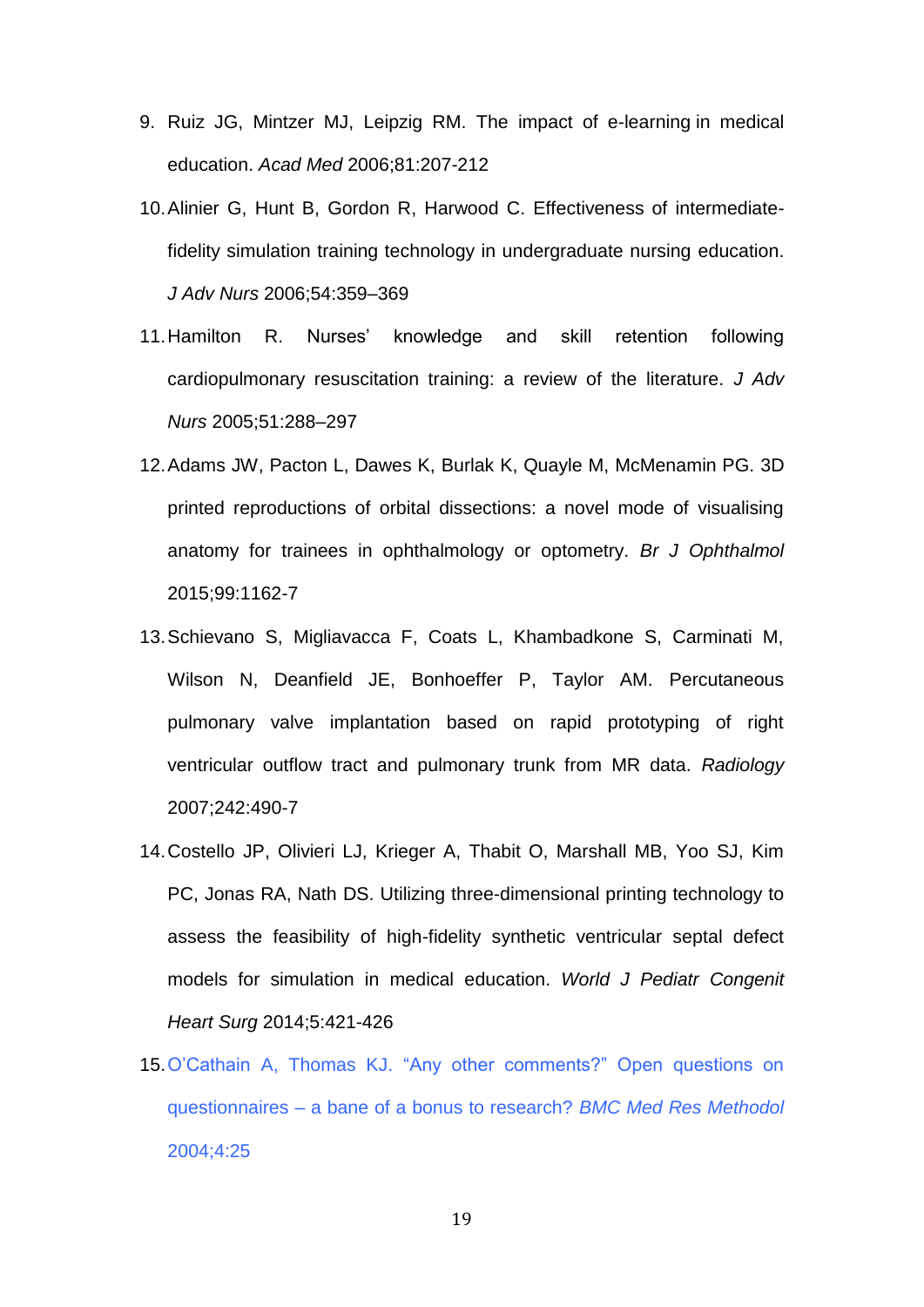16.Lahti M, Hätönen H, Välimäki M. Impact of e-leaning on nurses' and student nurses knowledge, skills, and satisfaction: a systematic review and meta-analysis. *Int J Nurs Stud* 2014;51:136-49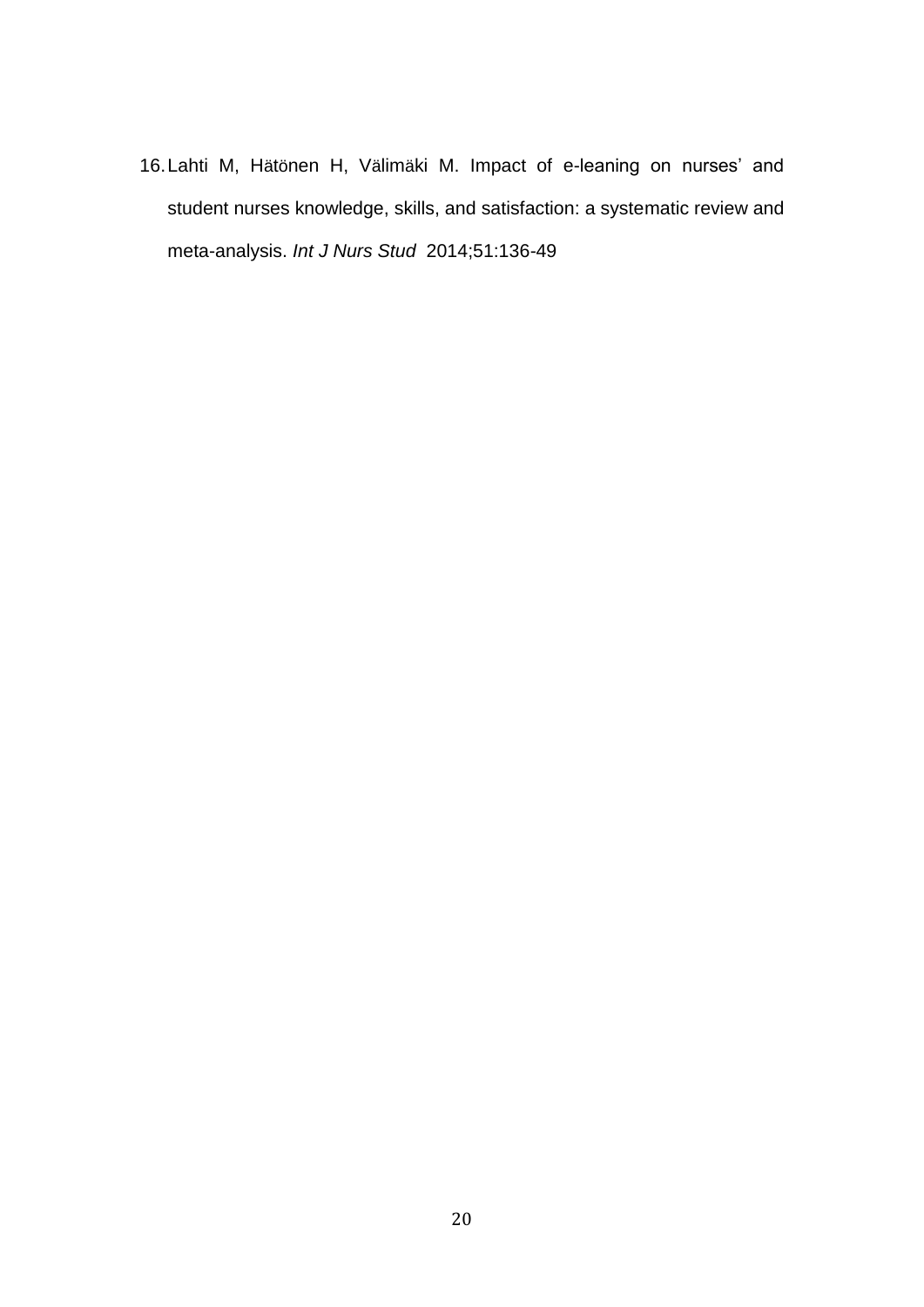# **Table 1**

| <b>Themes</b> | Information on<br>models                 | Usefulness in teaching<br>and explaining defect | Being able<br>to see inside              | Suggestions for<br>presentation improvements | Model shape               |
|---------------|------------------------------------------|-------------------------------------------------|------------------------------------------|----------------------------------------------|---------------------------|
| Feedback      | Further explanation<br>is needed $(n=7)$ | Good for explaining<br>to families $(n=5)$      | Open up<br>models $(n=8)$                | Colours (n=6)                                | Include whole heart (n=2) |
|               | Require labels (n=6)                     | Good for explaining<br>to patients $(n=2)$      |                                          | Transparent Material (n=2)                   |                           |
|               | Information is<br>confusing $(n=4)$      | Good as a training<br>tool $(n=2)$              | Better visualise<br>$atresi\alpha$ (n=1) | Show flow $(n=1)$                            | Larger size $(n=1)$       |
|               |                                          | Should have them<br>on the ward $(n=2)$         |                                          |                                              |                           |
|               |                                          |                                                 |                                          | Presentation was<br>too fast $(n=1)$         |                           |
| <b>Total</b>  | $n=17$                                   | $n=11$                                          | $n=9$                                    | $n=8$                                        | $n=3$                     |